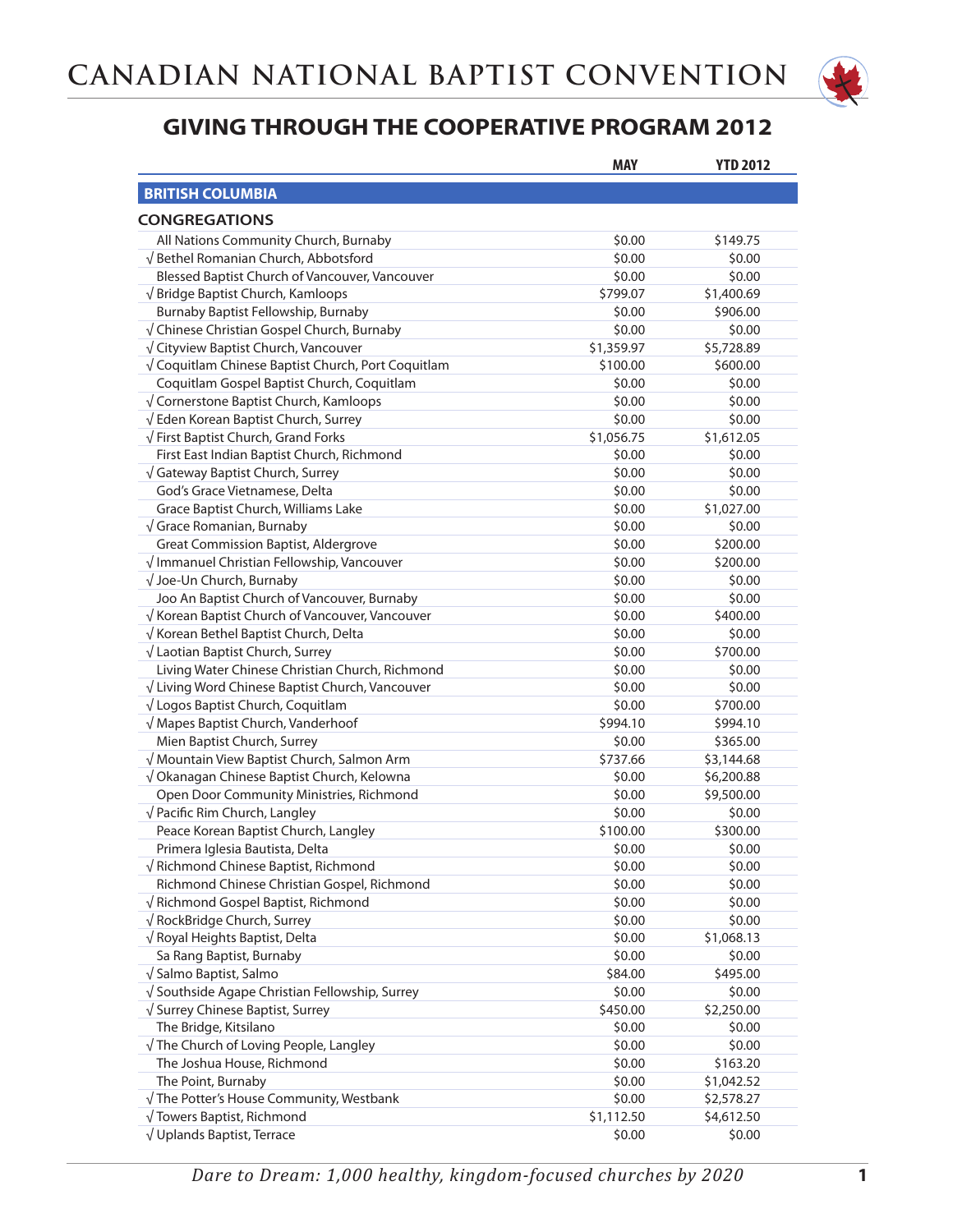

|                                              | <b>MAY</b> | <b>YTD 2012</b> |
|----------------------------------------------|------------|-----------------|
| Urban Village Church, Vancouver              | \$0.00     | \$2,665.94      |
| √ Vancouver Chinese Baptist, Vancouver       | \$1,150.00 | \$5,750.00      |
| Vernon Chinese Church, Vernon                | \$0.00     | \$0.00          |
| √ Victoria Christian Fellowship, Victoria    | \$0.00     | \$0.00          |
| √ Victoria Korean Baptist, Victoria          | \$0.00     | \$450.00        |
| Victoria Yangmoori Baptist, Victoria         | \$0.00     | \$0.00          |
| WestCoast Japanese, Vancouver                | \$0.00     | \$1,354.47      |
| √ Westlynn Baptist, North Vancouver          | \$535.62   | \$2,940.79      |
| <b>NEW CHURCH PLANTS</b>                     |            |                 |
| Church on the Mountain, Whistler             | \$0.00     | \$0.00          |
| Church on the Rock, Pitt Meadows             | \$0.00     | \$669.51        |
| Comox Valley Korean Baptist Church, Comox    | \$0.00     | \$0.00          |
| Emmanuel Romanian Baptist Church, Port Moody | \$0.00     | \$0.00          |
| Ion Community, Burnaby                       | \$0.00     | \$0.00          |
| Origin, Vancouver                            | \$0.00     | \$1,925.36      |
| Re:Generation, Langley                       | \$0.00     | \$124.00        |
| Tent of David Fellowship, Vancouver          | \$0.00     | \$759.72        |
| The Connection, Maple Ridge                  | \$0.00     | \$0.00          |
| The Crossings, Vancouver                     | \$0.00     | \$1,014.85      |
| The Open House, Vancouver                    | \$0.00     | \$0.00          |
| Vancouver Nahnum Baptist, Vancouver          | \$100.00   | \$500.00        |
| Zona Cero Baptist Ministries, Vancouver      | \$0.00     | \$0.00          |
| <b>OTHER PLANTS</b>                          |            |                 |
| Zendeh (Living) Church                       | \$0.00     | \$157.90        |
| <b>BC TOTALS</b>                             | \$8,579.67 | \$64,651.20     |
|                                              |            |                 |
| <b>ALBERTA</b>                               |            |                 |
| <b>CONGREGATIONS</b>                         |            |                 |
| $\sqrt{ }$ A Place Called Hope, Lethbridge   | \$0.00     | \$0.00          |
| Abundant Life Chinese Baptist, Calgary       | \$0.00     | \$1,953.00      |
| Agape Chinese Baptist, Edmonton              | \$0.00     | \$0.00          |
| √ Alpine Christian Ministries, Canmore       | \$0.00     | \$0.00          |
| √ Big Rock Baptist, Okotoks                  | \$471.20   | \$1,878.96      |
| √ Bow Valley Baptist, Cochrane               | \$5,462.03 | \$23,479.22     |
| √Bridge International, Calgary               | \$0.00     | \$5,000.00      |
| Calgary Bangla Baptist Church, Calgary       | \$0.00     | \$0.00          |
| √ Calgary Chinese Baptist, Calgary           | \$0.00     | \$4,074.93      |
| Calgary Jiguchon, Calgary                    | \$0.00     | \$0.00          |
| Calgary Korean Global Mission, Calgary       | \$0.00     | \$0.00          |
| Calgary Woori, Calgary                       | \$0.00     | \$0.00          |
| √ Cambrian Heights Baptist, Calgary          | \$2,921.18 | \$8,950.56      |
| Clearwater Cowboy, Caroline                  | \$0.00     | \$0.00          |
| Cowboy Trail, Cochrane                       | \$611.99   | \$3,300.25      |
| √ Dovercourt Baptist, Edmonton               | \$1,832.02 | \$4,828.62      |
| √ Edmonton Chinese Baptist, Edmonton         | \$0.00     | \$5,000.00      |
| √Église Baptiste de la Rédemption, Calgary   | \$300.00   | \$500.00        |
| √ Evangel Chinese Baptist, Edmonton          | \$0.00     | \$0.00          |
| $\sqrt{}$ Evansburg Baptist, Evansburg       | \$1,527.00 | \$4,273.60      |
| √ Fairview Cornerstone Baptist, Fairview     | \$0.00     | \$1,875.89      |
| √ Filipino International Baptist, Edmonton   | \$0.00     | \$3,394.00      |
| $\sqrt{\frac{1}{1}}$ Grace Family, St Albert | \$0.00     | \$0.00          |
| Heartland Christian Community, Pincher Creek | \$0.00     | \$0.00          |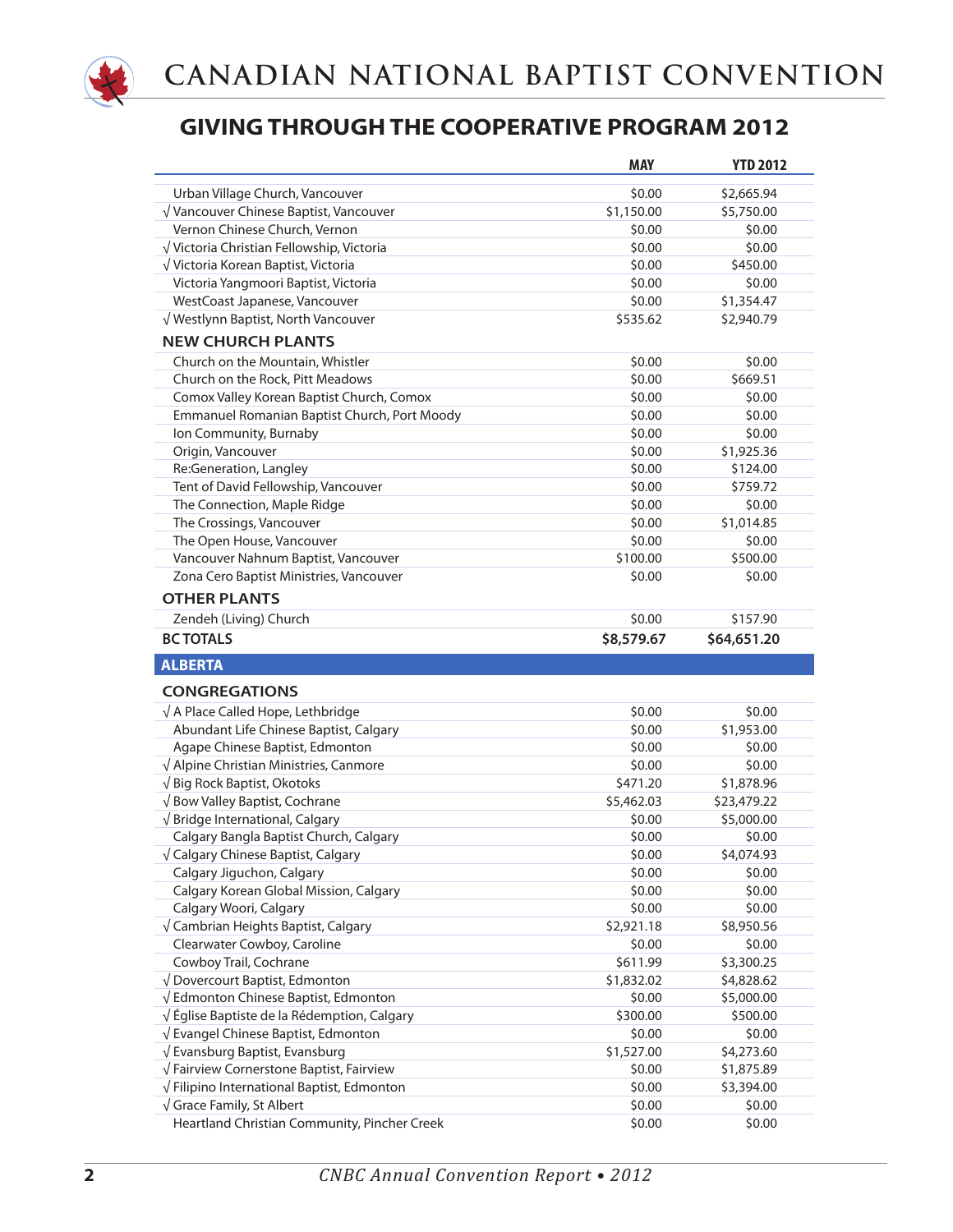

|                                               | <b>MAY</b>  | <b>YTD 2012</b> |
|-----------------------------------------------|-------------|-----------------|
| $\sqrt{}$ Ivy Lake Baptist, Grand Prairie     | \$0.00      | \$0.00          |
| $\sqrt{}$ Jasper Place Baptist, Edmonton      | \$0.00      | \$3,629.68      |
| √ Newway Baptist, Edmonton                    | \$0.00      | \$700.00        |
| Pathway Church, Medicine Hat                  | \$0.00      | \$0.00          |
| $\sqrt{}$ Richmond Hill Baptist, Calgary      | \$0.00      | \$16,771.87     |
| $\sqrt{}$ Southwinds, Calgary                 | \$1,369.00  | \$3,984.00      |
| Tapestry, Citadel, Calgary                    | \$0.00      | \$0.00          |
| √ Tapestry, Tuscany, Calgary                  | \$784.00    | \$2,818.00      |
| The Hope for all Nations, Calgary             | \$0.00      | \$0.00          |
| The Pathway Church, Calgary                   | \$506.11    | \$2,736.06      |
| √ Trinity Baptist, Calgary                    | \$3,181.07  | \$7,612.63      |
| √ Truth Baptist, Calgary                      | \$0.00      | \$15,859.71     |
| Vietnamese Community, Calgary                 | \$0.00      | \$0.00          |
| √ Westwood Baptist, Edmonton                  | \$0.00      | \$2,725.74      |
| √ Worsley Baptist, Worsley                    | \$807.68    | \$3,941.13      |
| <b>NEW CHURCH PLANTS</b>                      |             |                 |
| Connection Church, Fort McMurrary             | \$0.00      | \$0.00          |
| Genesis Church, Airdrie                       | \$0.00      | \$1,835.10      |
| Global Mission Christian Fellowship, Calgary  | \$0.00      | \$608.18        |
| Grace Generation Church, Calgary              | \$0.00      | \$0.00          |
| Heart Mountain Community, Exshaw              | \$0.00      | \$0.00          |
| Life-Touch Center Ministries, Calgary         | \$0.00      | \$831.62        |
| Mosaic Fellowship, Calgary                    | \$0.00      | \$0.00          |
| Red Deer Korean Community, Red Deer           | \$0.00      | \$0.00          |
| The Open Door Community Church, Sherwood Park | \$0.00      | \$300.00        |
| <b>AB TOTALS</b>                              | \$19,773.28 | \$132,862.75    |
| <b>SASKATCHEWAN</b>                           |             |                 |
| <b>CONGREGATIONS</b>                          |             |                 |
| $\sqrt{}$ Allan Baptist, Allan                | \$0.00      | \$71.99         |
| √ Calvary Baptist, Moose Jaw                  | \$137.74    | \$1,068.65      |
| √ Cochin Baptist, Cochin                      | \$0.00      | \$0.00          |
| √ Community Baptist, North Battleford         | \$0.00      | \$1,872.71      |
| √ Discovery Baptist, Regina                   | \$0.00      | \$2,013.31      |
| √ Emmanuel Baptist, Melfort                   | \$1,941.45  | \$4,621.05      |
| √Faith Baptist, Saskatoon                     | \$1,365.25  | \$2,850.50      |
| Bethal Christian Fellowship, Prince Albert    | \$200.00    | \$300.00        |
| √ First Nations, Saskatoon                    | \$0.00      | \$0.00          |
| √ Hi-Way Harvest Fellowship, Smeaton          | \$0.00      | \$0.00          |
| Kinistino Community, Kinistino                | \$0.00      | \$0.00          |
| Lakeland Community, Prince Albert             | \$0.00      | \$0.00          |
| √ Lakewood Baptist, Saskatoon                 | \$412.50    | \$1,567.50      |
| Little Red Baptist Mission, Prince Albert     | \$0.00      | \$0.00          |
| √ Muskoday Baptist, Muskoday                  | \$20.00     | \$40.00         |
|                                               |             |                 |
| √ Scarborough Baptist, Prince Albert          | \$980.00    | \$1,960.00      |
| √ Watrous Baptist, Watrous                    | \$0.00      | \$2,000.00      |
| <b>NEW CHURCH PLANTS</b>                      | \$0.00      |                 |
| Woori Baptist, Regina                         |             | \$861.00        |
| <b>SK TOTALS</b>                              | \$5,056.94  | \$19,226.71     |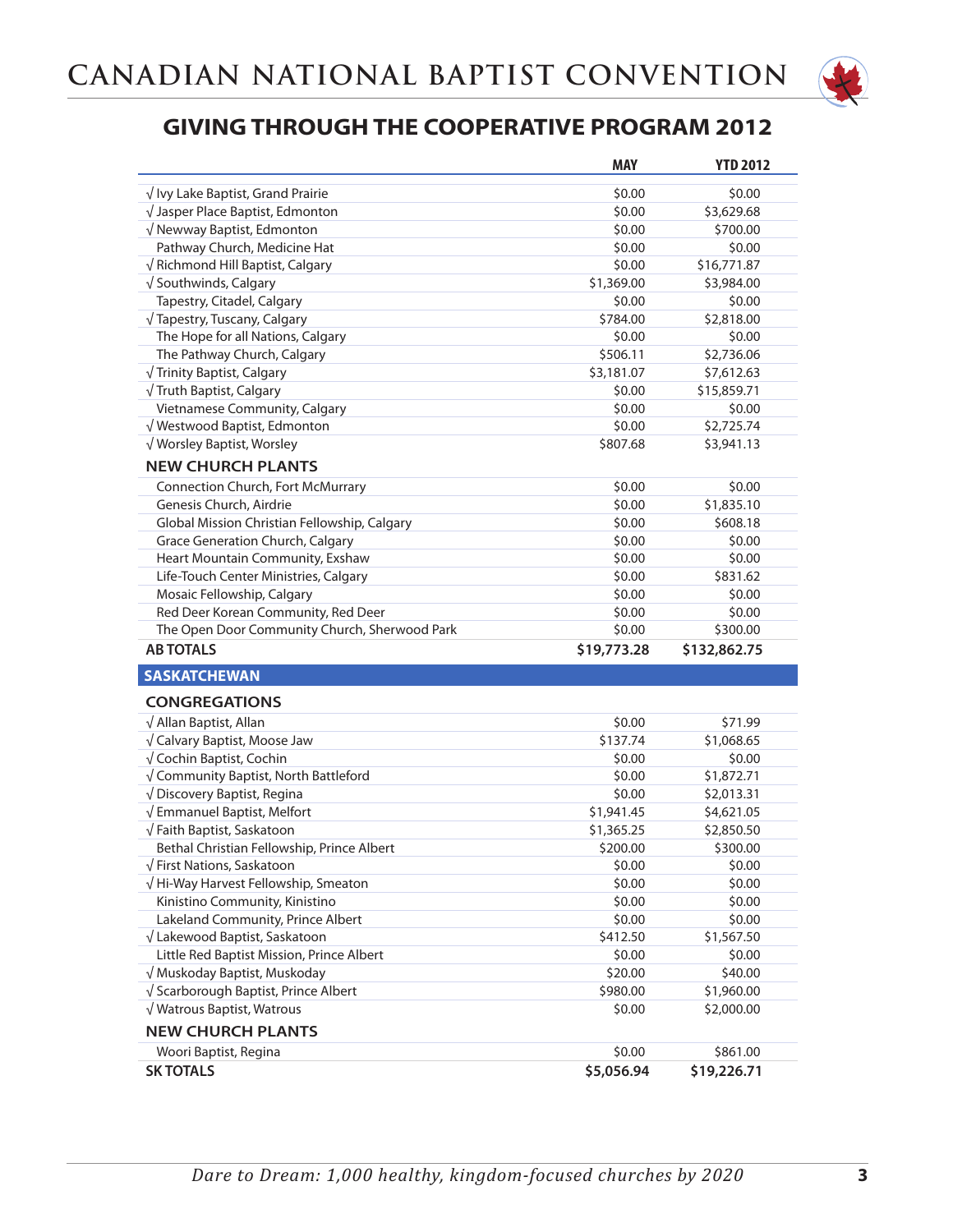

|                                                                             | <b>MAY</b>           | <b>YTD 2012</b>       |
|-----------------------------------------------------------------------------|----------------------|-----------------------|
| <b>MANITOBA</b>                                                             |                      |                       |
| <b>CONGREGATIONS</b>                                                        |                      |                       |
| $\sqrt{\mathsf{G}}$ arden Park, Winnipeg                                    | \$0.00               | \$2,624.31            |
| Joy Fountain Church, East St. Paul                                          | \$0.00               | \$0.00                |
| $\sqrt{}$ New Life Sanctuary, Winnipeg                                      | \$0.00               | \$300.00              |
| St. Adolphe Bible Fellowship, St. Adolphe                                   | \$0.00               | \$0.00                |
|                                                                             | \$600.00             | \$600.00              |
| √ Tabor Baptist Church, Winnipeg                                            | \$0.00               | \$0.00                |
| Vision Korean Baptist, Winnipeg                                             |                      |                       |
| <b>NEW CHURCH PLANTS</b>                                                    |                      |                       |
| City of Refuge, Winnipeg                                                    | \$0.00               | \$496.09              |
| Family Life Church, Winnipeg                                                | \$0.00               | \$75.00               |
| Renaissance Church, Winnipeg                                                | \$0.00               | \$0.00                |
| SALT Community of Believers, Anola                                          | \$0.00               | \$250.00              |
| <b>MB TOTALS</b>                                                            | \$600.00             | \$4,345.40            |
| <b>ONTARIO</b>                                                              |                      |                       |
| <b>CONGREGATIONS</b>                                                        |                      |                       |
| √ Beacon Baptist Church, Victoria Harbour                                   | \$0.00               | \$0.00                |
| √Bethel Romanian Baptist Church, Kitchener                                  | \$100.00             | \$400.00              |
| √Bible Centered Fellowship of Toronto, Toronto                              | \$0.00               | \$300.00              |
| Celebration!, Gloucester                                                    | \$2,107.14           | \$4,684.39            |
| √ Dixie Baptist Church, Mississauga                                         | \$100.00             | \$100.00              |
| Eglise Baptiste de la Saintete, Scarborough                                 | \$0.00               | \$0.00                |
| √ Eglise Baptiste Haitienne Salem, Hamilton                                 | \$383.21             | \$1,597.35            |
| √ Eglise Evangelique Baptiste Eben Ezer, Ottawa                             | \$250.00             | \$1,250.00            |
| √ Emmanuel Baptist Church, Etobicoke                                        | \$0.00               | \$500.00              |
| Good News Baptist Church, North York                                        | \$100.00             | \$250.00              |
| √ Grace Baptist Church, Mississauga                                         | \$0.00               | \$0.00                |
| √ Grace Community Baptist Church, Devlin                                    | \$0.00               | \$0.00                |
| √ Greek Gospel Church of Toronto, East York                                 | \$0.00               | \$500.00              |
| √ Iglesia Bautista Betel, Scarborough                                       | \$0.00               | \$1,000.00            |
| Iglesia Bautista Getsemani, Brampton                                        | \$0.00               | \$0.00                |
| Kingdom Harvest Missional Church, Scarborough                               | \$0.00               | \$0.00                |
| Kwang Myoung Baptist Church, Etobicoke                                      | \$0.00               | \$0.00                |
| √ Missisauga Southern Chinese Baptist Church, Mississauga                   | \$0.00               | \$0.00                |
| Mosaic Church, Brampton                                                     | \$0.00               | \$0.00                |
| Oakville Christian Fellowship, Oakville                                     | \$0.00               | \$446.64              |
| $\sqrt{}$ Ridgecrest Southern Baptist Church, Hamilton                      | \$0.00               | \$0.00                |
| Seneca Christian Fellowship, North York                                     | \$0.00               | \$0.00                |
| √ Sequoia Community Church, Nepean                                          | \$2,000.00           | \$10,500.00           |
|                                                                             | \$0.00               | \$0.00                |
| √ Shanliwood Community Church, Spencerville<br>The Journey Church, Brampton | \$0.00               |                       |
|                                                                             |                      | \$0.00                |
| √ The Sanctuary, Oakville<br>The Sanctuary, Burlington                      | \$3,199.00<br>\$0.00 | \$14,616.25<br>\$0.00 |
|                                                                             |                      |                       |
| The Sanctuary, Milton                                                       | \$0.00               | \$0.00                |
| The Sanctuary, Mississauga                                                  | \$0.00               | \$776.00              |
| The Sanctuary West, Hamilton                                                | \$0.00               | \$0.00                |
| √ The Vine Church, Toronto                                                  | \$314.66             | \$989.19              |
| Toronto Baptist Fellowship, Toronto                                         | \$0.00               | \$0.00                |
| Toronto Korean Baptist Church, Toronto                                      | \$0.00               | \$0.00                |
| Vietnamese Baptist Church, Scarborough                                      | \$0.00               | \$0.00                |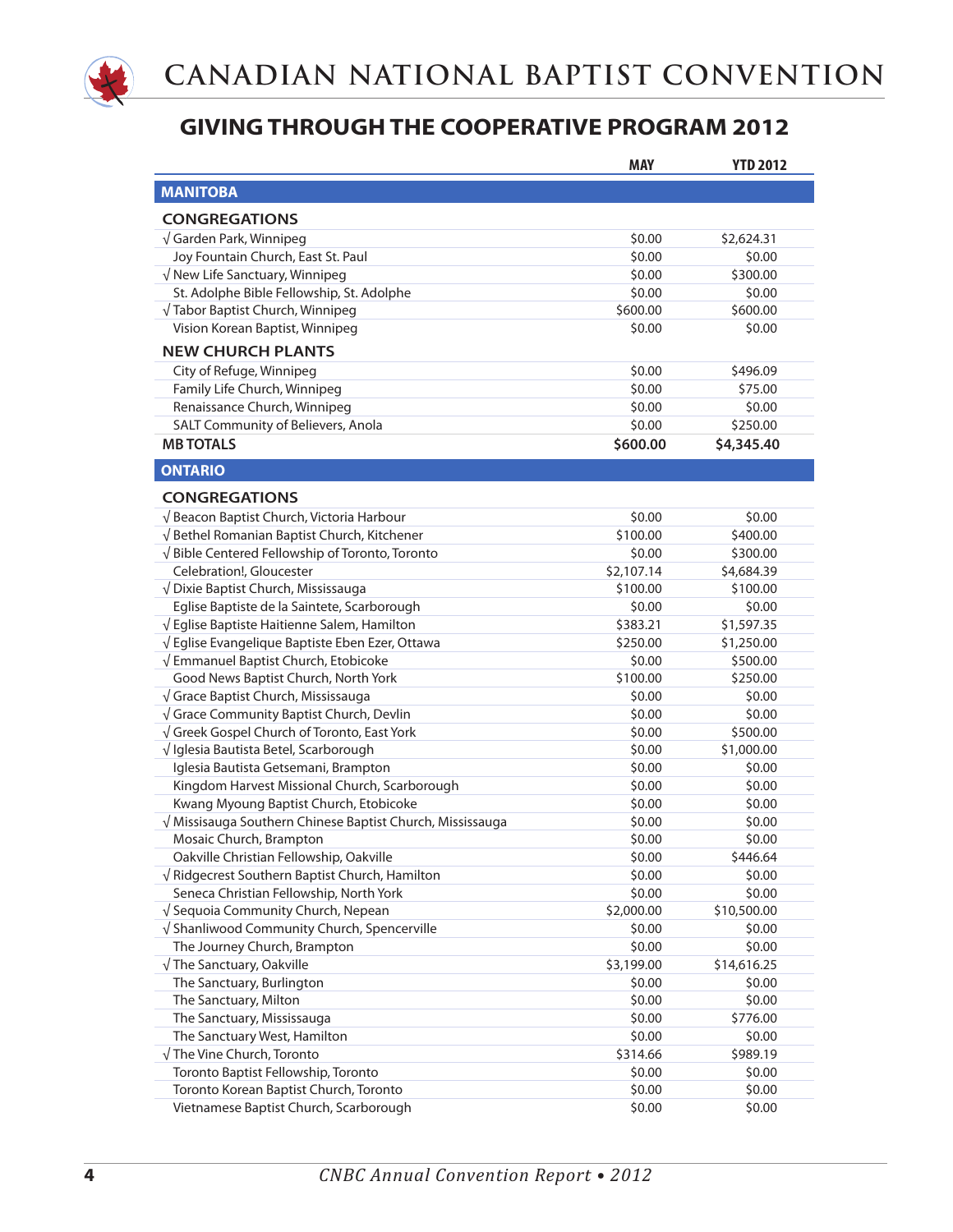

|                                                              | <b>MAY</b> | <b>YTD 2012</b> |
|--------------------------------------------------------------|------------|-----------------|
| √ Westside Community Church, Mississauga                     | \$0.00     | \$0.00          |
| <b>NEW CHURCH PLANTS</b>                                     |            |                 |
| Affinity Baptist Church, Oshawa                              | \$0.00     | \$0.00          |
| Bantry Gospel Seed, Richmond Hill                            | \$0.00     | \$490.00        |
| Baptist International Worship Centre, Brampton               | \$0.00     | \$0.00          |
| Polish Christian Church, Mississauga                         | \$0.00     | \$0.00          |
| The Sanctuary, Kerr Village                                  | \$308.25   | \$1,196.35      |
| The Sanctuary, Pickering                                     | \$0.00     | \$0.00          |
| <b>ON TOTALS</b>                                             | \$8,862.26 | \$39,596.17     |
| <b>QUÉBEC</b>                                                |            |                 |
|                                                              |            |                 |
| <b>CONGREGATIONS</b>                                         |            |                 |
| Agape, Montreal                                              | \$0.00     | \$0.00          |
| Antioch International Baptist Church, Sherbrooke             | \$0.00     | \$0.00          |
| Arabic Baptist Church of Christ of Montreal, Montreal        | \$500.00   | \$500.00        |
| $\sqrt{ }$ Assemblee Evangelique bon Samaritain, StGeorge    | \$0.00     | \$0.00          |
| Curieux, Montreal                                            | \$0.00     | \$0.00          |
| √Église Baptiste Communautaire Béthanie, Montreal            | \$50.00    | \$275.00        |
| √ Eglise Baptiste Evangelique de Maniwaki, Maniwaki          | \$0.00     | \$400.00        |
| √ Eglise Baptiste Galilee, Saint Hubert                      | \$0.00     | \$0.00          |
| √ Eglise Baptiste Haitienne Siloe, Montreal                  | \$0.00     | \$300.00        |
| √ Eglise Baptiste Nouvelle Jerusalem, Montreal               | \$0.00     | \$0.00          |
| √ Eglise Baptiste Sheba, Montreal                            | \$100.00   | \$600.00        |
| √ Eglise de Rocher Vivant Communaute Chretienne, Saint Felix | \$165.00   | \$776.00        |
| Eglise Evangelique Baptiste de la Cite, Montreal             | \$0.00     | \$0.00          |
| Eglise Evangelique Baptiste de Manahaim, Montreal            | \$100.00   | \$400.00        |
| √ Eglise Evangelique de Pointe Saint-Charles, Montreal       | \$0.00     | \$306.92        |
| √ Eglise Reformee Baptiste de la Capitale, Quebec            | \$0.00     | \$0.00          |
| Eglise Renaissance, Kirkland                                 | \$0.00     | \$0.00          |
| Eglise Renaissance de Sherbrooke, Sherbrooke                 | \$0.00     | \$0.00          |
| Eglise Renaissance du Long Sault, Pierrefonds                | \$0.00     | \$1,124.00      |
| First Romanian Baptist Church, Laval                         | \$0.00     | \$0.00          |
| $\sqrt$ Greek Canadian Gospel Church, Montreal               | \$0.00     | \$0.00          |
| Hellenic Gospel, Saint Laurent                               | \$0.00     | \$0.00          |
| $\sqrt{}$ Impact, Montreal                                   | \$0.00     | \$0.00          |
| √ International Christian Community of Montreal, Montreal    | \$0.00     | \$0.00          |
| Native Christian Church, Maniwaki                            | \$0.00     | \$0.00          |
| √ On Noori Korean Baptist Church of Montreal, Cote St Luc    | \$0.00     | \$0.00          |
| √ Renaissance Bible Church, Rawdon                           | \$204.50   | \$1,091.21      |
| <b>NEW CHURCH PLANTS</b>                                     |            |                 |
| Connexion, Montreal                                          | \$0.00     | \$2,313.16      |
| Disciples Christian Fellowship of Montreal, St. Hubert       | \$0.00     | \$0.00          |
| Iglesia Bautista El Nuevo Pacto, Montreal                    | \$0.00     | \$0.00          |
| <b>QC TOTALS</b>                                             | \$1,119.50 | \$8,086.29      |
| <b>NEWFOUNDLAND</b>                                          |            |                 |
| <b>NEW CHURCH PLANTS</b>                                     |            |                 |
|                                                              | \$0.00     | \$0.00          |
|                                                              | \$0.00     | \$0.00          |
| <b>NL TOTALS</b>                                             | \$0.00     | \$0.00          |